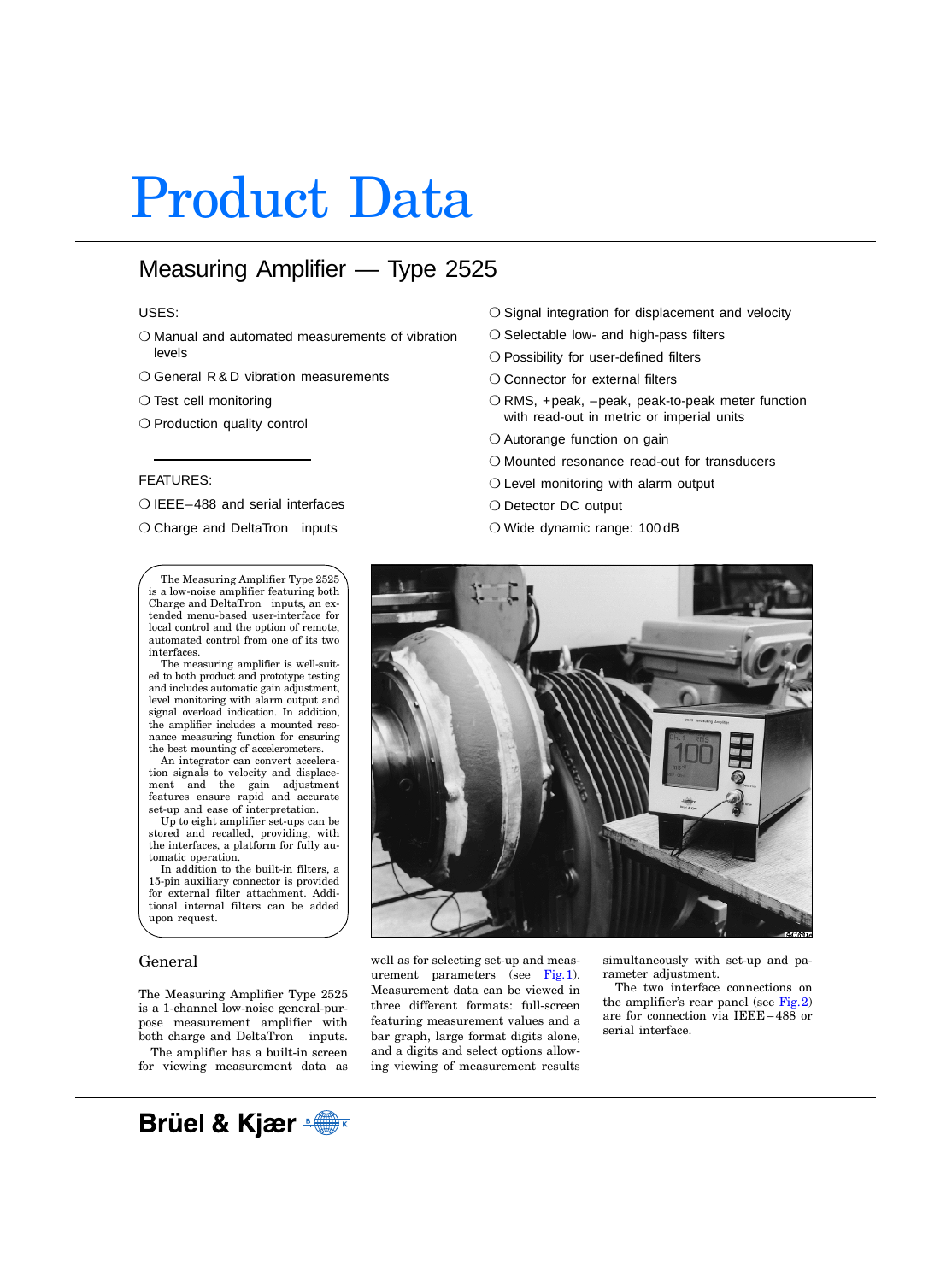# Main Features

The Measuring Amplifier Type 2525 includes a number of features which allow sophisticated and automatic measurement configuration as well as display set-up options which can be selected to best reflect the current application.

# **Measurement Set-up**

The measurement set-up consists of twelve menus which carry out (or lead to sub-menus which carry out) the following functions:

- ❍ Measurement mode selection: acceleration, velocity displacement or force
- ❍ Transducer sensitivity
- $\circ$  Input type: DeltaTron<sup>®</sup> or Charge (floating or grounded)
- ❍ Input, output and fine gain select
- ❍ Upper frequency limit
- ❍ Lower frequency limit
- ❍ Additional filter: internal or external
- ❍ RMS averaging: exponential or linear plus selectable averaging time
- ❍ Peak hold time
- ❍ Autorange (automatic gain adjustment)
- ❍ Alarm On/Off, detector (RMS or peak), level, hold time and level exceed time
- ❍ Detector DC output

## **Display Set-up**

Measurement results can be displayed in terms of RMS, positive or negative peak values, or peak-topeak.

Read-out value scales are selectable as either absolute (with physical units shown) or dB. Bar graphs are shown with absolute values on a logarithmic axis. Units can be specified as metric or imperial.

Measurement values can be readout in scientific notation (floating) or as fixed-point values (attenuator dependent).

The Set-up Mode menu allows you to specify a full screen display which includes a bar graph of the current measurement as well as the instantaneous measurement value, or the values only. It is possible to make changes to the set-up while viewing their effect on the measurement values.

## **General Set-up Features**

In addition to the measurement and display set-up features, a number of general options can be selected:



<span id="page-1-0"></span>*Fig.1 Measuring Amplifier Type 2525 front panel. The axes are not labelled as the display is intended as a visual monitor only*



*Fig.2 Measuring Amplifier Type 2525 rear panel*

- <span id="page-1-1"></span>❍ Select impulse frequency and read-out mounted resonance frequency
- ❍ Sine reference for sensitivity check
- ❍ Recall or store user-defined set-up, or recall factory set-up
- ❍ Interface set-up: IEEE 488 address, serial baud rate, handshake, hardwired, modem
- ❍ Back-lighting On/Off

# Interface Control

Under the control of an external computing device via one of its two interfaces, the amplifier's extensive measurement and display features can be automated, allowing full integration in a production line and automated test environment.

All features provided by the menus under manual control (except the specification of the interfaces themselves) are also available via interface.

In addition, interface control provides some extra features with respect to resetting entire set-ups or individual components, error handling, and measurement and operation monitoring and control.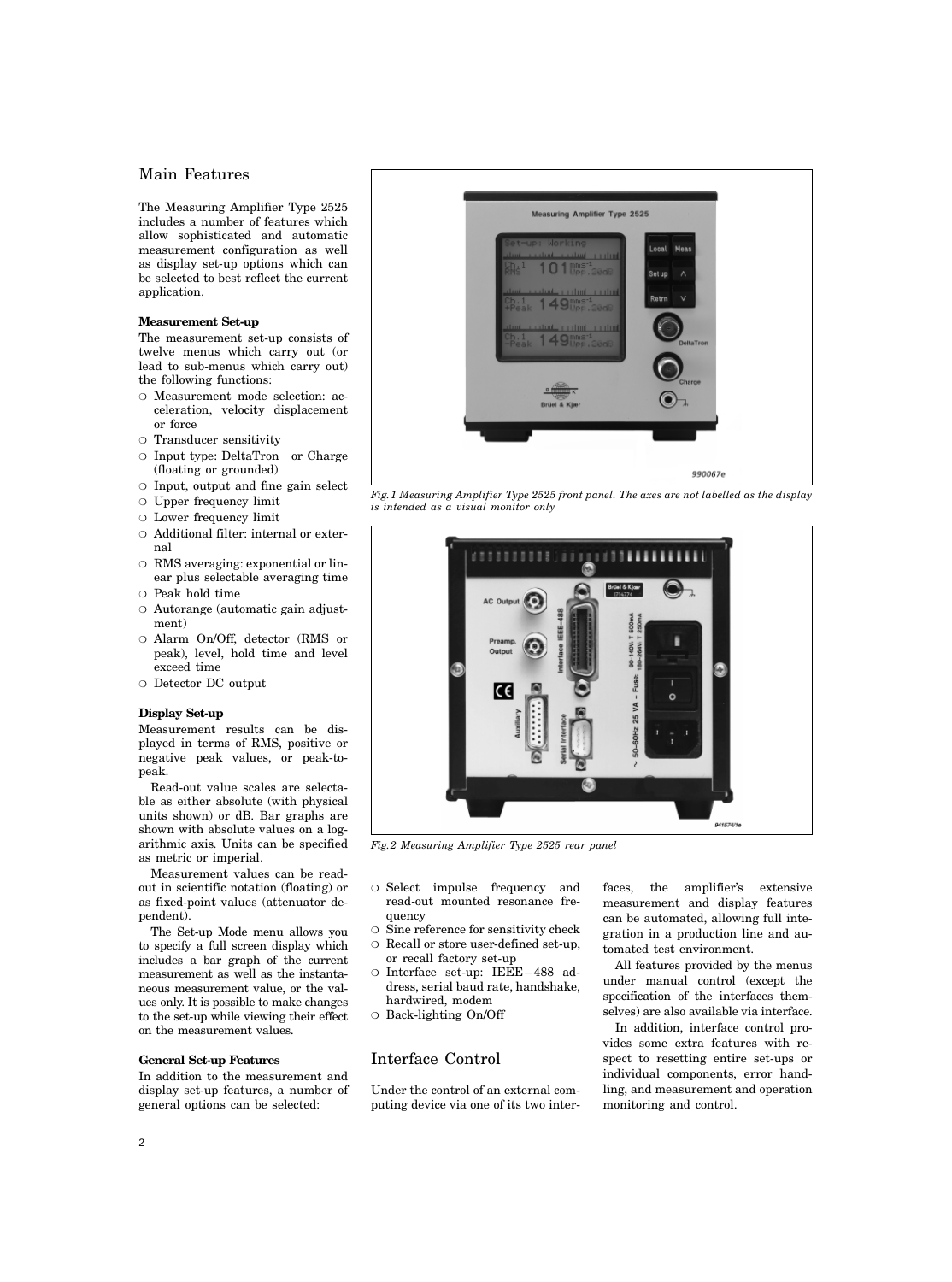# Product and Prototype Testing

Aside from its sophisticated functionality and possibilities for automated control, the Measuring Amplifier Type 2525 offers two main features which make it a must in the meas-

# Specifications 2525

#### **CHARGE INPUT:**

Floating or grounded via TNC socket on front **Max. Input 0 to 100 kHz:** 50 nC peak **Max. Common Mode Voltage on Floating Input:** 5Vpeak at charge input level max. 10nCpeak **Common Mode Rejection Ratio (CMRR): With input gain +20 to +60 dB:** 100 Hz CMRR >60 dB 10 kHz CMRR >45 dB **With input gain –20 to +10 dB:** 100 Hz CMRR >50 dB 10 kHz CMRR >40 dB **Total Sensitivity:** 0.1 pC to 10 nC in steps of 10 dB for 1 V on AC output 0.03 pC to 10 nC in steps of 0.01 dB step for 1 V on AC output, with reduced frequency range **Gain: Input Gain (before filtering and integration):** Selectable from –20 dB to +60 dB in steps of 10 dB **Variable Gain (before filtering and integration):** Selectable from 0dB to 11dB in steps of 0.01dB **Output Gain (after filtering and integration):** Selectable 0 dB, 10 dB and 20 dB **Inherent Noise 2 Hz to 22 kHz Single-ended:** <5 fC (<7 fC @ 90% RH) **Floating:** <10 fC on AC output, referred to input with maximum sensitivity, Lower Frequency Limit = 1 Hz, and 1 nF transducer capacitance **Gain Accuracy (from input to AC output at 1 kHz):**  Acceleration and force: Better than 2% Velocity: Better than 2.5% Displacement: Better than 3.0% @ 100 Hz **DeltaTron INPUT:** Via BNC socket on front **Sensitivity:** 100 µV to 10 V in steps of 10 dB for 1 V on AC output  $30 \mu$ V to 10 V in steps of 0.01 dB for 1 V on AC output, with reduced frequency range **Gain: Input Gain (before filtering and integration):** Selectable from –20 dB to +60 dB in steps of 10 dB **Variable Gain (before filtering and integration):** Selectable from 0 dB to 11 dB in steps of 0.01 dB **Output Gain (after filtering and integration):** Selectable 0 dB, 10 dB, 20 dB **Gain Accuracy:** Acceleration and force: Better than 2% Velocity: Better than 2.5% Displacement: Better than 3.0% **Inherent Noise 2 Hz to 22 kHz:** <20 µV referred to input with maximum sensitivity and transducer output impedance  $<$  1 k $\Omega$ **Input Impedance:** >100 kΩ Power Supply for DeltaTron<sup>®</sup> Accelerometer: **Constant Current:** 4 mA. **Max Voltage on DeltaTron<sup>®</sup> input: 27 V** Out-of-range detection on DeltaTron<sup>®</sup> supply voltage (<3 V or >21 V) **PREAMP OUTPUT:** BNC socket on rear Acceleration signal after 1st order high-pass filter, input gain and variable gain

urement chain of any automated product test procedure:

- ❍ Autorange (autogain)
- ❍ Alarm monitoring function

The autorange function makes setting up the amplifier easy in cases where you have little information regarding the vibration levels the measurement source can achieve.

The alarm monitoring function makes it possible to select a monitoring level using RMS, positive or negative peak values or peak-to-peak. By specifying a level exceed time, an acceptable margin (e.g. noise margin) can be defined. The alarm hold time ensures that levels are held long enough to be discovered.

**Max. Output:** 5 V peak (5 mA peak) **Output Impedance:** 50 Ω **DC Offset:**  $-50$  <offset <+50 mV **AC OUTPUT:** Via BNC socket on rear Fully conditioned signal **Max. Output:** 5 V peak (5 mA peak) **Output Impedance:** 50 Ω **DC Offset:**  $-10 <$ offset <+10 mV **FREQUENCY RANGE: Acceleration & Force:** 0.2 Hz (better than –10% limit) to 100 kHz (better than  $-20\%$  limit) With variable gain selected: 0.2 Hz to 40 kHz (better than –10% limit) **Velocity:** 1 Hz to 10 kHz (better than ±10% limits) **Displacement:** 1 Hz to 1 kHz (better than ±10% limits) **LOW–PASS FILTERS:** 2-pole Butterworth (maximally flat) Selectable -3dB limits of 1, 3, 10, 30 kHz and OFF **Filter Slope:** 40 dB/decade **Accuracy on –3 dB Limit Freq.:** ±5%, re 1 kHz without filter **HIGH-PASS FILTERS:** 3-pole Butterworth (maximally flat) Selectable –3 dB limits of 0.1, 0.3, 1, 3, 10, 30 Hz and OFF **Filter Slope:** 60 dB/decade **Accuracy on –3 dB Limit Freq.:** ±10% (3, 10, 30 Hz), +10/−15% (0.1, 0.3, 1 Hz), re 1 kHz without filter **ADDITIONAL FILTERS:** External filter connection via 15-pole D-sub-connector on rear. Optional custom internal filtering available on request. External filter serially connected to standard filters **DISTORTION:** <0.12% to 10 kHz, <1% to 100 kHz **TEST OSCILLATOR:** 159.2 Hz (=1000 rad/s), 100 pC sinusoidal, ±1% **SIGNAL RMS DECTECTOR:** 3 digits read out on LCD Accuracy for crest factor <3: **Freq. Range Dynamic range referred to 1 V on AC output Accuracy referred to input\*\*** 1 Hz to 10 kHz  $+10$  dB to  $-30$  dB\*  $+5\%$ 1 Hz to 30 kHz  $+10$  dB to  $-30$  dB\*  $\pm 10\%$  $1 \text{ Hz}$  to  $100 \text{ kHz}$  +10 dB to  $-20 \text{ dB}$  +10%

For 60 s linear averaging:

\* the dynamic range is +10 to −20 dB \*\* 10% must be subtracted from the negative accuracy value (e.g. +5%, −15%, etc.)

 $1 Hz$  to 100 kHz +10 dB to  $-10$  dB +5%

–25%

–20%

**Averaging Time:**

```
Exponential: 125 ms, 1 s, 10 s
```
**Linear:** 1 s or 60 s based on 125 ms exp. values

**SIGNAL PEAK DETECTOR:** 3 digits read out on LCD

### **+Peak, –Peak:**

Settling time for a level shift from 0 to 3 V on AC output:

- 56 µs (to –10% of value)
- $20 \mu s$  (to  $-5\%$  of value)
- $94 \text{ us }$  (to  $-2\%$  of value)

Read-out (at AC output) value for a 3 V peak of a period of one half sine with a (full period) frequency as listed:

| <b>Sine Frequency</b> | Read-out<br>(% of FS peak value) |  |  |
|-----------------------|----------------------------------|--|--|
| $1.0$ kHz             | $-2%$                            |  |  |
| $2.5$ kHz             | $-8%$                            |  |  |
| $5.0$ kHz             | $-20%$                           |  |  |
| $10.0$ kHz            | $-40%$                           |  |  |

#### **Max Peak Hold Time:**

0.5 s to 60 s in steps of 0.5 s or infinite Max peak reset function

**Dynamic range:**

+30 mV to 3 V on AC output (40 dB)

## **Peak-to-Peak:**

The numerical sum of +peak and –peak with extra hold time as described above

**OVERLOADS:**

**Signal Overload:** Peak overloading internal circuits

**Upper 20 dB:**

Indicates that at least one internal circuit is operating less than 20 dB from overload **CM Overload:**

Common mode peak voltage >5 V at floating charge input

**DeltaTron<sup>®</sup> Overload:**<br>DeltaTron<sup>®</sup> supply voltage <3.0 V or >21.0 V **GAIN AUTORANGE:**

None (manual gain setting)

- On output gain only
- On input and output gain
- **OVERLOAD RECOVERY TIME:** <200 µs

Time for output to recover to within 250 mV of the original value after termination of a half sine pulse of 50 us duration at the baseline. Pulse

#### amplitude is 4 times the full scale input, peak **ACCELEROMETER MOUNTED RESONANCE**

**MEASURING** (EP patent 715.722, US patent 5,753,793)**:**

Done via pulse method measuring. Exciting pulse  $\pm 15$  V, 3 kHz to 60 kHz

Can be used with a number of Brüel & Kjær Charge Accelerometers

#### **EXTERNAL FILTER:**

Connected between the internal filters and the output gain

## **ALARM FUNCTION:**

Level monitoring with alarm output **Alarm Output:**

In the 15-pole D-Sub socket on rear of amplifier